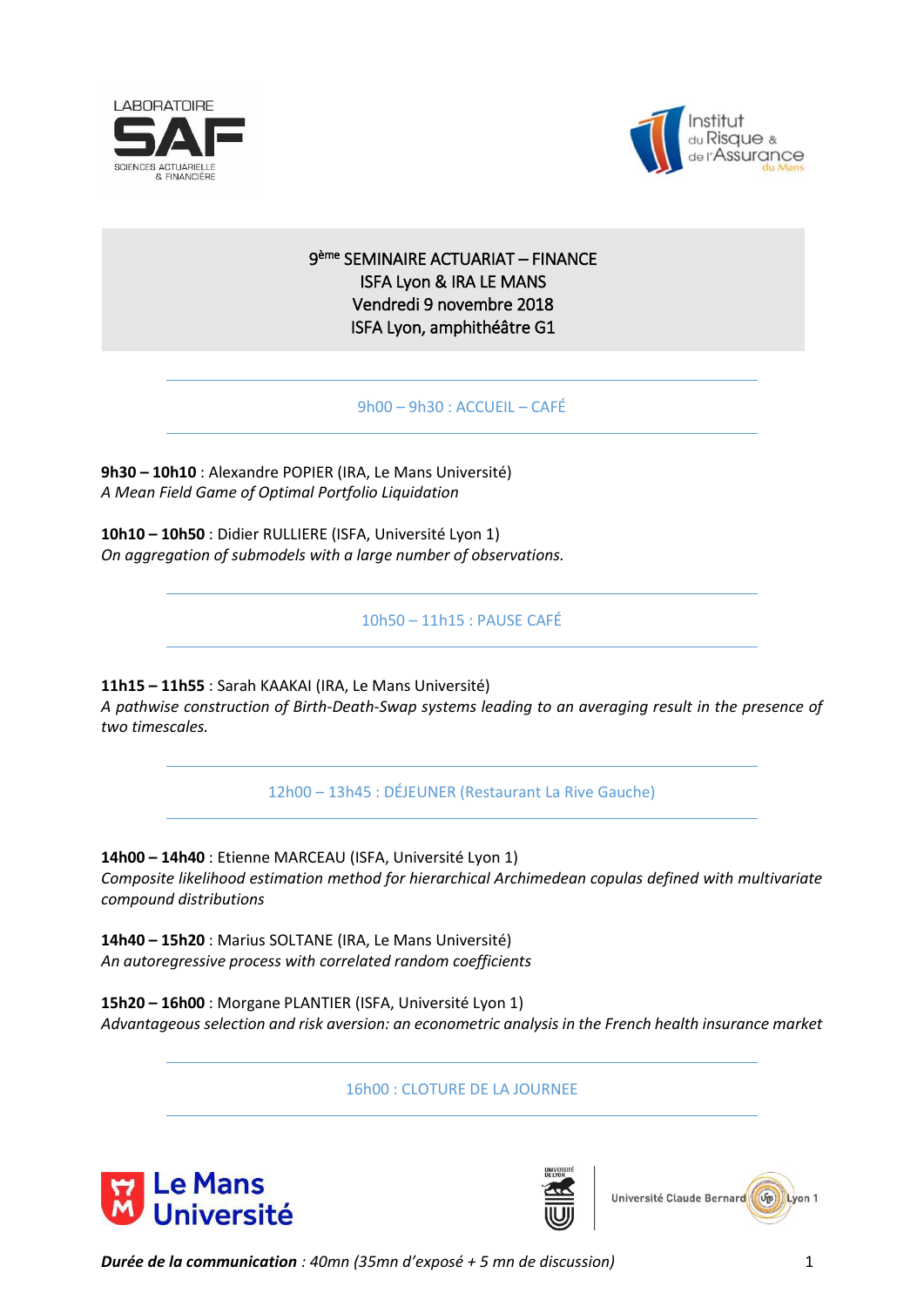## **ABSTRACTS**

## **Alexandre POPIER (IRA, Le Mans Université), Guanxing FU, Paulwin GRAEWE, Ulrich HORST** Title : *A Mean Field Game of Optimal Portfolio Liquidation.*

Abstract : We consider a mean field game (MFG) of optimal portfolio liquidation under asymmetric information. In the first part we recall the link between optimal liquidation and a (F)BSDE with singular terminal value, when there is only one player ( $[1]$ ,  $[2]$  and  $[3]$ )

Then we will explain how the solution to the MFG can be characterized in terms of a mean-field FBSDE with possiblysingularterminalconditiononthe backward component or, equivalently, in terms of a mean-field FBSDE with finite terminal value, yet singular driver. Extending the method of continuation to linear-quadratic FBSDE with singular driver we prove that this FBSDE has a unique solution. This solution provides an optimal controlfortheMFGand we also obtain a *ε*-Nash equilibrium when the number of players is increasing.

Finally, our existence and uniqueness result allows to prove that the MFG with possibly singular terminal condition can be approximated by a sequence of MFGs with finite terminal values. Here contrary to the "classical" case and surprisingly, the penalized scheme does not directly give the solution of the initial FBSDE.

## **Didier RULLIERE (ISFA, Université Lyon 1), François BACHOC, Clément CHEVALIER, Nicolas DURRANDE** Title: *On aggregation of submodels with a large number of observations.*

Abstract : Actuarial studies often make use of expensive simulators, so that predicting the value of a simulator given some input values may ease some computations as Solvency II, Solvency Capital Requirement and Nested Simulations problems. The presented work falls within the context of predicting the value of a real function at some input locations given observations of this function. The Kriging interpolation technique (or Gaussian process regression) is often considered to tackle such a problem, but the method suffers from its computational burden when the number of observation points is large. We introduce here nested Kriging predictors which are constructed by aggregating sub-models based on subsets of observation points. This approach is proven to have better theoretical properties than other aggregation methods that can be found in the literature. Contrarily to some other methods it can be shown that the proposed aggregation method is consistent. Some illustrations with a large number of observations are provided.

#### **Sarah KAAKAI (IRA, Le Mans Université), Nicole EL KAROUI**

Title : *A pathwise construction of Birth-Death-Swap systems leading to an averaging result in the presence of two timescales.*

Abstract : In this talk, I will present a general class of stochastic population dynamics structured by discrete subgroups, called Birth-Death-Swap (BDS) systems. Such processes generalize classical multitype Birth-Death processes by allowing swap events, i.e. transfers from one subgroup to another. The variability of the environment is also taken into account.

I will first prove a general result, on the construction by strong domination of multivariate counting processes solutions of stochastic differential equations driven by Poisson measures. The existence of BDS systems is then obtained under weaker assumptions than usual.

In a second part, I will then study the evolution of the population in the presence of two timescales, when swap events occur at a faster timescale than demographic events. A general averaging result for the demographic counting process is first proven. Finally, I will show that at the limit, the aggregated population become a Birth-Death process with averaged intensities. In particular, the population heterogeneity generates non linearities of mortality rates at the aggregated level.